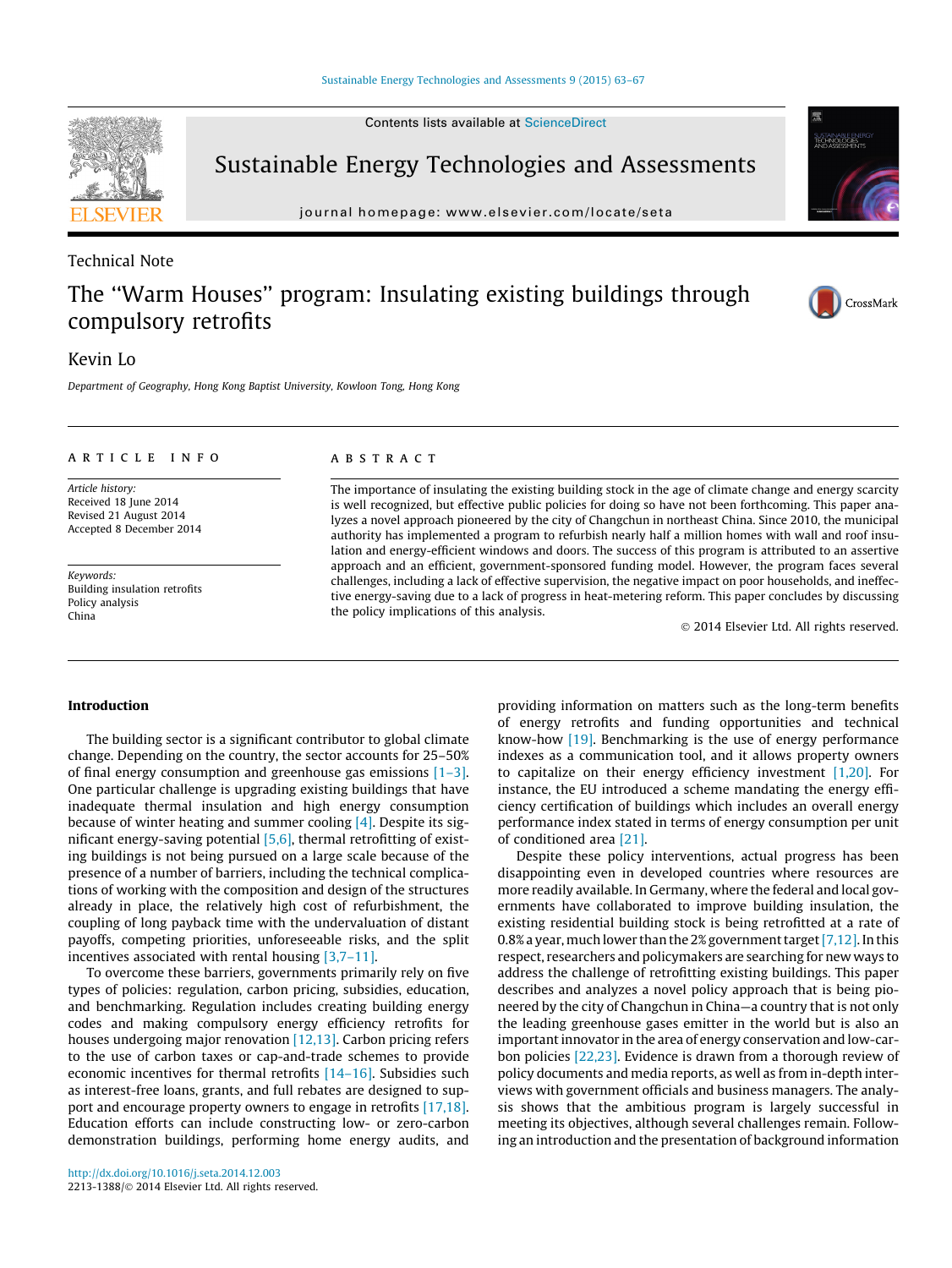about the program, this paper identifies the key success factors of the program. It then moves on to discuss the challenges of the program and potential solutions. The paper concludes by considering the wider policy implications of the findings.

#### Changchun's ''Warm Houses'' program

Changchun is a major city of approximately five million inhabitants. Located in northeast China, the city is well known for its long and harsh winters, and the temperature frequently stays below –20 °C. Thermal heating is not just a matter of comfort, but is essential to survival and dominates the energy use of the city. However, many buildings in Changchun, especially those built before the 2000s, are inadequately insulated because of a lack of effective building regulation, which has resulted in both inadequate indoor temperatures and energy waste. Like other Chinese northern cities, winter heating is provided by universal district heating, but most buildings do not have heat metering or temperature control mechanisms installed [\[24,25\]](#page-4-0). Residents of these buildings therefore lack the incentives and means to conserve heat. A recent survey conducted in Changchun reports a thermal energy consumption of 250 kWh/m<sup>2</sup>/year–a figure that is substantially higher than both the national average and other cities of similar altitudes [\[26\].](#page-4-0)

The initial attempt to improve energy efficiency of the existing building stock in Changchun started in 2008 following the initiation of a national-level policy. The policy was initiated by the Ministry of Housing and Urban–Rural Development to encourage the retrofit of existing buildings, and it mainly consisted of a subsidy of 55 RMB/m<sup>2</sup> (8.8 USD/m<sup>2</sup>) for severely cold regions and 45 RMB/m<sup>2</sup> (7.2 USD/m<sup>2</sup>) for cold regions. In the first two years (i.e., 2008 and 2009), the uptake of the program was very limited in Changchun as the incentives proved to be insufficient to persuade property owners to retrofit their buildings. The poor rate of implementation can also be attributed to the fact that most residential buildings in Changchun are apartments rather than detached houses; therefore, it can be very difficult for homeowners to obtain consent in a timely manner from every homeowner in an apartment building.

After two years of ineffective implementation, a significant breakthrough was achieved. The breakthrough was driven by strong political commitment from the provincial government and in particular from the new provincial party secretary whose arrival in late 2009 coincided with the coldest winter Changchun experienced in over five decades. In that winter, complaints about insufficient heating skyrocketed by approximately 80%. The adverse weather exposed the problem of insufficient heating in Changchun, and prompted the provincial government to make improving the quality of heating a top government priority. Interestingly, energy scarcity and climate change are not a key concern. Rather, this is a case of local governments finding a ''coincidence of agenda'' between climate and local issues [\[27\]](#page-4-0). Table 1 shows the increase in pace and scale of the program. In 2010, 1,115 residential buildings with a combined floor area of 6.1 million  $m<sup>2</sup>$  were refurbished. To put this figure in perspective, Changchun's total floor space for residential buildings at the end of 2009 was 75 million  $m^2$ . Therefore, the program successfully retrofitted over 8% of the city's entire existing residential building stock in one year. In 2011, a total of 2287 buildings, or over 14% of the 2009 building stock, were retrofitted. By the end of 2013, a building floor area of 39 million  $m^2$ , or 52% of the building stock at the end of 2009, had been renovated. Given that Changchun has an average living space per household of  $95 \text{ m}^2$ , the program has refurbished approximately 427,758 homes. The pace of refurbishment is unlikely to slow down in the next few years. The latest goal is to retrofit all existing buildings without proper insulation by 2018.

#### Success factors

Two factors are crucial to the success of the ''Warm Houses'' program. First, the local governments have taken an assertive approach to building renovation. Every year, a refurbishment target is announced by the municipal government and each district government within the municipality is responsible for selecting buildings to undergo renovation. After determining which buildings will be renovated, the municipal government finds contractors to carry out the renovation. In this government-led model, the role of homeowners as decision-makers is minimized. In fact, the program is compulsory; once a building is chosen by the government for renovation, its owners do not have the right to opt-out. The transfer of decision-making responsibilities from property owners to the government is crucial in overcoming several key barriers, including conflicting demands on homeowners' time and financial resources and the difficulty of collective actions.

A further benefit of the government-led approach is the standardization of insulation retrofit. Through standardization, the government is able to conduct comprehensive retrofits rather than superficial, single-measure retrofits that can only deliver minor improvements. Four key sources of thermal leakage are addressed: external walls, doors, windows, and roofs. The external walls of the buildings are insulated with solid-foam blocks ([Fig. 1\)](#page-2-0). Existing doors and windows are replaced with energy-efficient doors and windows. Water-proofed, sloped roofs are added to the original flat roofs to improve energy efficiency and provide a water- and snowshedding function. Finally, the buildings are repainted to improve the appearance of the buildings [\(Fig. 2](#page-2-0)). [Table 2](#page-3-0) lists the key technical specifications of the program. To put these figures in context, the specification is only slightly less stringent than the Residential Building Energy Conservation Design Standards for Severe Cold Zones (JGJ26-2010) that aim to achieve a 65% rate of energy saving for new buildings (e.g., the limit for window heat-transfer coefficient for new buildings is 2.5  $W/(m^2K)$  in JGJ26-2010, compared to 2.8  $W/(m^2K)$  in the retrofit specification). In other words, the retrofit program equips existing buildings with comparable energy conservation performance to new buildings.

The second key success factor is having an efficient and government-sponsored funding model. [Table 3](#page-3-0) shows the expenses and funding sources of a typical building retrofit project in Changchun. The total cost of the project is 153.71 RMB/ $m^2$  (24.58 USD/ $m^2$ ), or approximately 14602.45 RMB (2336.20 USD) per home. This figure

Table 1

| Targets and achievements of Changchun's "Warm Houses" program. |  |  |  |  |  |
|----------------------------------------------------------------|--|--|--|--|--|
|----------------------------------------------------------------|--|--|--|--|--|

|      | Targets $(10,000 \text{ m}^2)$ | No. of building retrofitted | Total retrofitted floor areas $(10,000 \text{ m}^2)$ | Numbers of homes retrofitted (est.) |
|------|--------------------------------|-----------------------------|------------------------------------------------------|-------------------------------------|
| 2008 | 100                            | n/a                         | 90                                                   | 9474                                |
| 2009 | 100                            | n/a                         | 63                                                   | 6600                                |
| 2010 | 200                            | 1155                        | 610                                                  | 64.211                              |
| 2011 | 500                            | 2287                        | 1080                                                 | 113,684                             |
| 2012 | 1000                           | 1702                        | 1221                                                 | 128,526                             |
| 2013 | 1000                           | n/a                         | 1000                                                 | 105,263                             |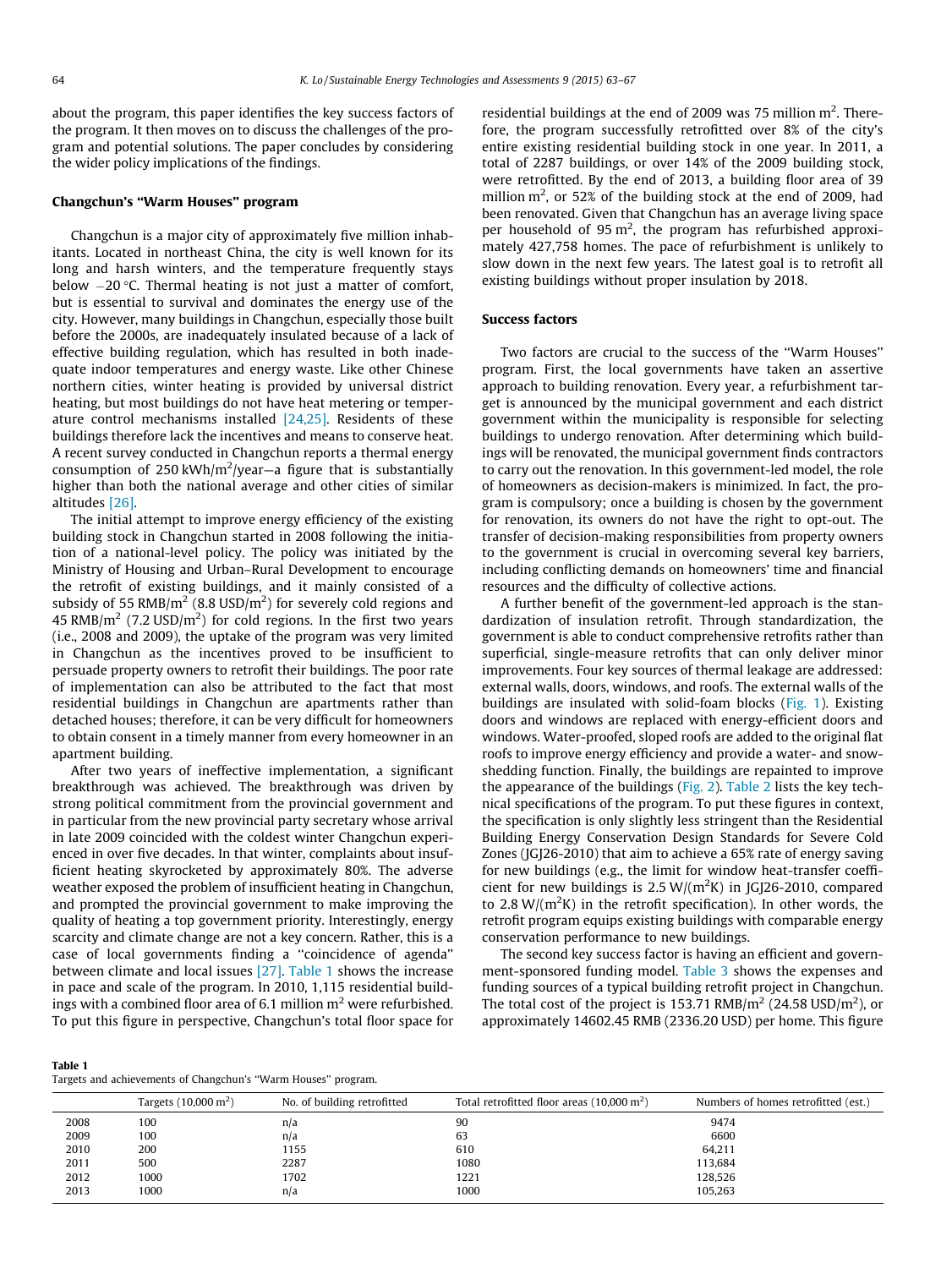<span id="page-2-0"></span>

Fig. 1. Buildings undergoing insulation retrofits in Changchun.



Fig. 2. Before (left) and after (right) retrofits.

is substantially lower than the thermal renovation costs reported from other locations for three reasons. First, an economy of scale is achieved by the ambitious scale of the project. Moreover, the government pursues a whole-neighborhood approach where entire residential neighborhoods consisting of several dozen apartment buildings are refurbished at the same time to save money and time. A typical project from start to finish can take as little as two months. Second, retrofitting apartments is cheaper than renovating detached houses. Third, China has a cheap labor force, which the government exploits to lower the cost of this project.

Originally, the program was financed by homeowners with the help of government subsidies. Now, the government is a key financial contributor. While the central government's contribution remains the same, the input from local (provincial, municipal, and district) governments has become the key segment. The financial contribution of the central, provincial, municipal, and district governments are 22.8%, 48.8%, 14.9%, and 7.5%, respectively. Homeowners are required to contribute relatively little (6.1%), and this contribution mainly covers a portion of the window replacement cost. This government-sponsored funding model is very expensive for the government, and is only possible with the contribution from all levels of government. For example, the municipal government of Changchun budgeted 1.3 billion RMB for the implementation of this program in 2014, which is the sixth largest expenditure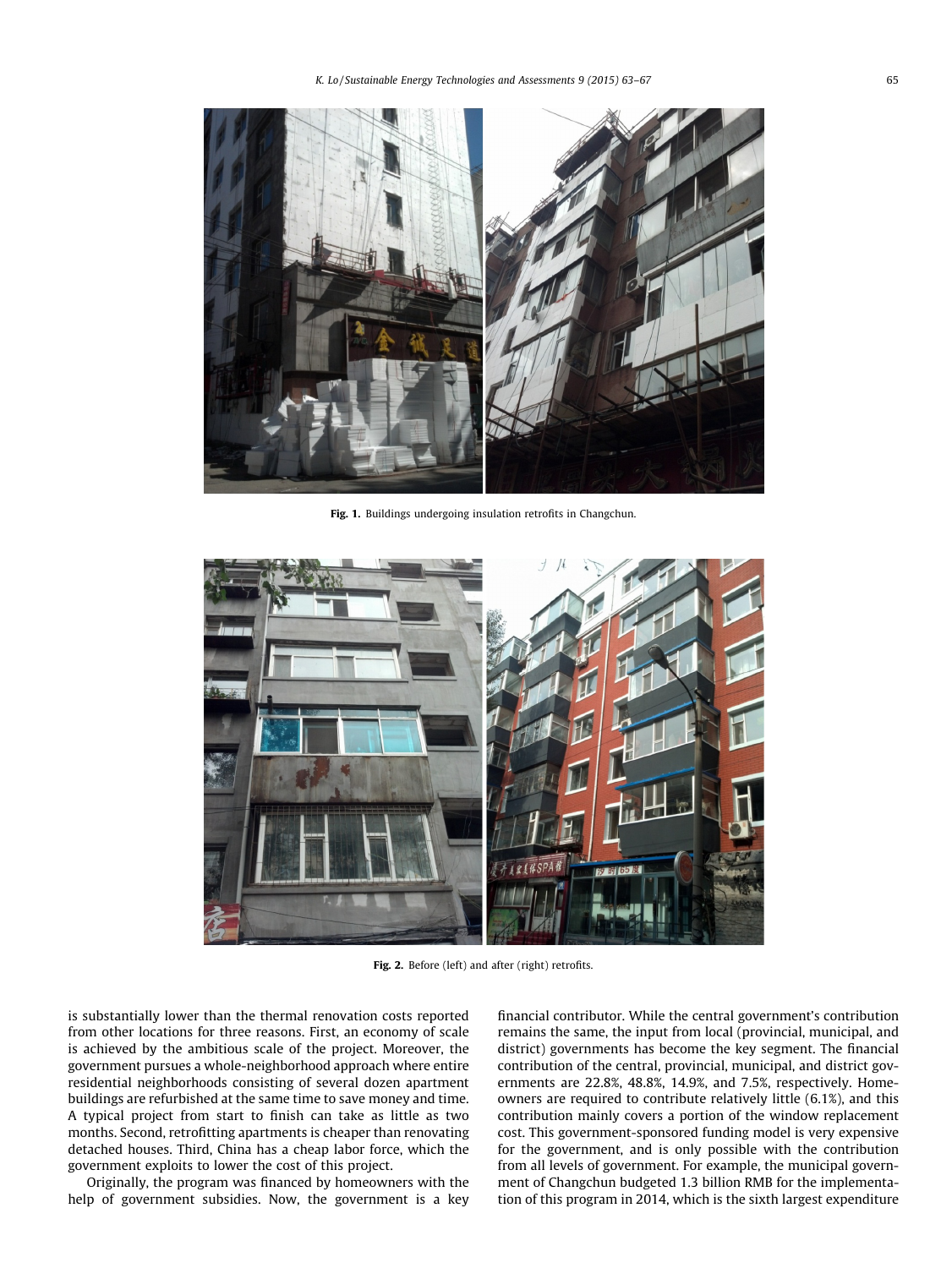<span id="page-3-0"></span>

| Table 2 |                                               |  |  |
|---------|-----------------------------------------------|--|--|
|         | Technical specification of thermal retrofits. |  |  |

| Item                               | Standard                                         |
|------------------------------------|--------------------------------------------------|
| Wall and roof thermal insulation   |                                                  |
| Material                           | Expanded polystyrene (EPS)                       |
| Thickness (external walls)         | 70-80 mm                                         |
| Thickness (roofs)                  | $120 \text{ mm}$                                 |
| Density                            | 18 kg/m <sup>2</sup> or higher                   |
| Heat-transfer coefficient          | 0.039 W/( $m2K$ ) or higher                      |
| Tensile strength                   | 0.1 MPa or higher                                |
| Compressive strength               | 90 kPa or higher                                 |
| Dimensional stability              | 0.3% or lower                                    |
| Energy efficient doors and windows |                                                  |
| Material (frame)                   | Unplasticized polyvinyl chloride (uPVC)          |
| Heat-transfer coefficient          | 2.8 W/( $m^2K$ ) or lower                        |
| Air infiltration rate              | $1.5 \text{ m}^3/(\text{m}^2 \text{h})$ or lower |
|                                    |                                                  |

#### Table 3

Expenses and funding sources of a typical building retrofit project in Changchun.

| Item                            | RMB/m <sup>2</sup> (USD/m <sup>2</sup> ) | Ratio $(\%)$ |
|---------------------------------|------------------------------------------|--------------|
| Expenses                        |                                          |              |
| Administrative and design       | 4.00(0.65)                               | 2.6          |
| Wall insulation                 | 74.88 (12.19)                            | 48.7         |
| Wall painting                   | 11.69 (1.90)                             | 7.6          |
| Roof insulation and water proof | 32.11 (5.23)                             | 20.9         |
| Door and windows                | 31.03 (5.05)                             | 20.2         |
| <b>Funding sources</b>          |                                          |              |
| Central government              | 35.00 (5.7)                              | 22.77        |
| Provincial government           | 75.00                                    | 48.79        |
| Municipal government            | 22.94                                    | 14.92        |
| District government             | 11.47                                    | 7.46         |
| Homeowners                      | 9.31                                     | 6.06         |

investment project of the year. However, the generous funding is crucial to the program's success because many homeowners who are financially constrained would have no means of paying for the retrofits otherwise.

#### Key challenges and solutions

A key challenge of the ''Warm Houses'' program is ensuring the quality of renovation. The outsourcing of work to private companies has introduced a principal-agent problem that is exacerbated by a lack of effective supervision. Although the government has established inspection teams to conduct randomized checks, effective monitoring has been difficult because of the large scale of the project. Consequently, some companies exploit the information asymmetry to maximize their profit by cutting corners or skipping important steps to speed up the process, which often leaves behind many problems and issues. In a recent survey of participants in Changchun, Yu [\[28\]](#page-4-0) found that 27% of the respondents were dissatisfied or very dissatisfied with the program. The survey also found that the implementation of the policy was a main source of discontent. A particularly common complaint is about water leaks due to the low quality and hasty work on wall and roof insulation. Presently, the government is strengthening its institutional capacity for conducting post-inspections and clean-ups, although the effectiveness of such measure remains to be seen. While the government should continue conducting both pre- and post-inspections, it should also acknowledge the role of the public in quality control. The homeowners whose homes are being renovated are best situated to monitor and report misdeeds. Yet, the government has failed to utilize the public as an enforcement force through establishing effective channels for reporting misbehaviors. Much like freight companies that list phone numbers on their trucks in order to encourage the public to report reckless drivers, the government can benefit from relying on affected third parties as its watchdogs.

The second challenge is that people who live in old houses are predominately from a low socioeconomic background. Although homeowners only need to pay a small share of renovation costs under the government-sponsored model, that small share can still be a significant sum for the poor. As a result, many poor households choose not to install energy-efficient windows, which lowers the overall effectiveness of insulation retrofits. Considering that the cost of window replacement is but a small part of the retrofits, the government should make it completely free and distribute the additional cost among the different levels of government.

The third challenge is ensuring that energy is actually being conserved. As mentioned previously, the local government stresses the merit of the program's ability to improve people's livelihood through improving indoor temperatures. Justifying the program as a response to insufficient heating rather than as a means to address energy scarcity and climate change has proven to be a very effective legitimization tactic. However, this approach has also diverted attention away from the goal of energy conservation. Consequently, the focus of implementation has been entirely placed on improving the thermal insulation of buildings, whereas the installation of heat metering and temperature control has been very much neglected and left in the hands of district heating companies that lack incentives to carry out the reform at their own expense. As a result, very few of the buildings that received a retrofit have had heat metering and temperature control systems installed, and those that did have not used them. Therefore, residents do not have the means or incentives to reduce heating to conserve energy post-renovation. If a home overheats the only available option is to open windows in order to let the heat out. Hence, although there is compelling evidence that refurbishment increases the indoor temperature, the effectiveness of the program in the context of energy conservation is less certain. The interviews with Changchun's district heating companies also reveal that no additional saving has been achieved through the program [\[29\]](#page-4-0). It is therefore imperative for the government to integrate heatmetering reform into the current retrofit program.

### Conclusion

What lessons can be drawn from the ''Warm Houses'' program for wider audiences outside China? First, this case study demonstrates that an effective approach to retrofitting existing housing stock is possible. In particular, a more assertive and governmentdriven approach can provide better results than the current neoliberal policy convention that primarily relies on subsidies and information campaigns. Of course, not all governments can adopt the same strategy because of financial and institutional constraints, but the success factors and challenges identified in this study can help guide the development of a locally appropriate response. Second, this study illustrates the importance of focusing on the local co-benefits of thermal retrofits. Much of the political rationale and legitimacy of the ''Warm Houses'' program is derived from pressing local issues, especially poor indoor temperature, rather than global environmental issues such as climate change and energy security. The production of localized discourse is essential, especially for governments in developing countries that are not required to act on greenhouse gas mitigation. However, governments adopting such an approach should also be aware of the inherent risks of diverting attention away from climate change and energy objectives. Third, thermal retrofitting alone is not enough to promote energy saving, and provisioning households with the means and incentives for energy saving is important. At the broadest level, this case study echoes Gram-Hanssen's